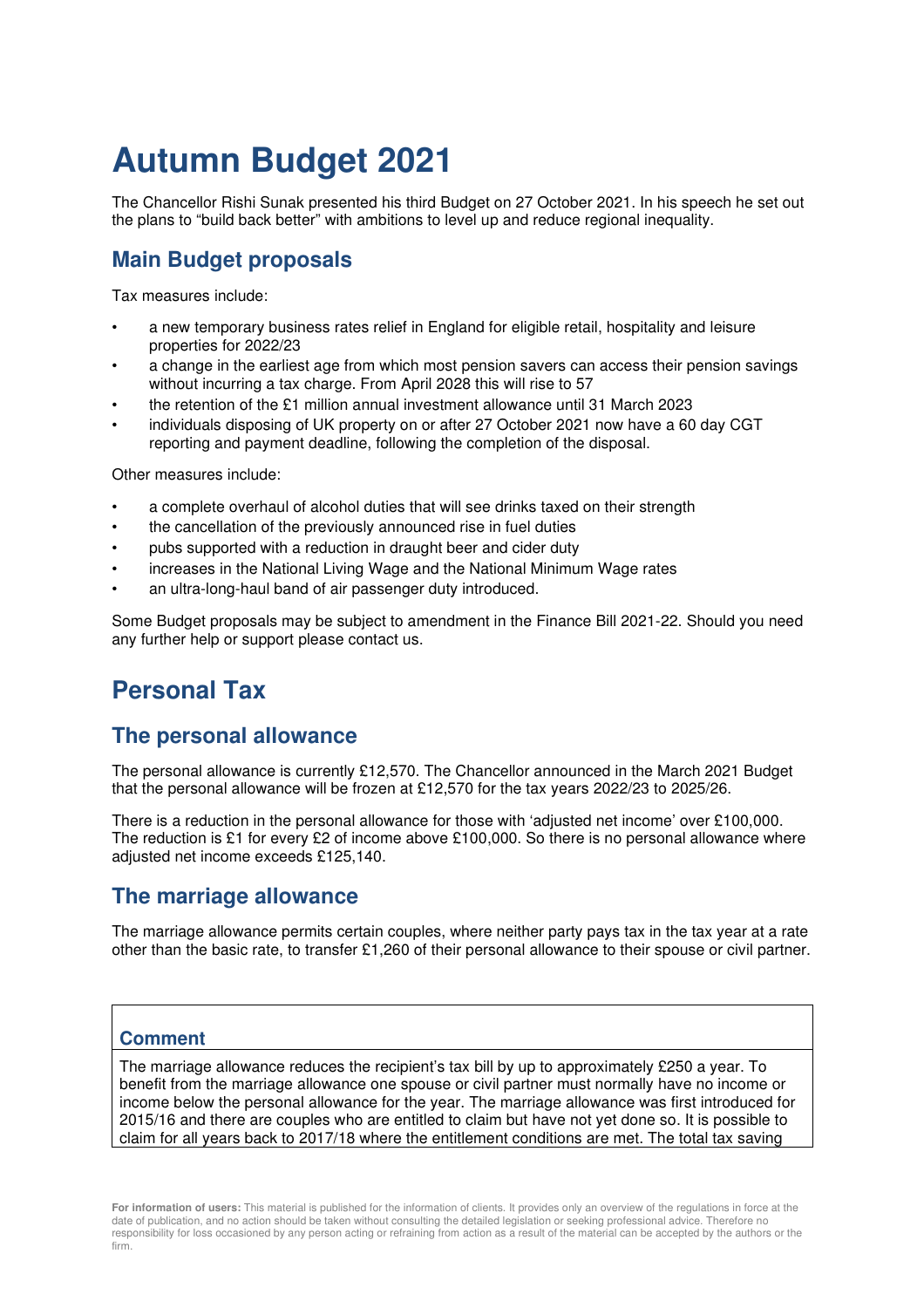for all years up until 2021/22 could be over £1,000. A claim for 2017/18 will need to be made by 5 April 2022.

### **Tax bands and rates**

The basic rate of tax is 20%. In 2021/22 the band of income taxable at this rate is £37,700 so that the threshold at which the 40% band applies is £50,270 for those who are entitled to the full personal allowance.

At Spring Budget 2021, the Chancellor announced that the basic rate band will be frozen at £37,700 for the tax years 2022/23 to 2025/26. The National Insurance contributions Upper Earnings Limit and Upper Profits Limit will remain aligned to the higher rate threshold at £50,270 for these years.

Individuals pay tax at 45% on their income over £150,000.

#### **Scottish residents**

The tax on income (other than savings and dividend income) is different, for taxpayers who are resident in Scotland, from that paid by taxpayers resident elsewhere in the UK. The Scottish income tax rates and bands apply to income such as employment income, self-employed trade profits and property income.

In 2021/22 there are five income tax rates which range between 19% and 46%. Scottish taxpayers are entitled to the same personal allowance as individuals in the rest of the UK. The two higher rates are 41% and 46% rather than the 40% and 45% rates that apply to such income for other UK residents. Currently the 41% band applies to income over £43,662 for those who are entitled to the full personal allowance. The 46% rate applies to income over £150,000.

The Scottish Government will announce the Scottish income tax rates and bands for 2022/23 in the Scottish Budget on 9 December.

#### **Welsh residents**

From April 2019, the Welsh Government has had the right to vary the rates of income tax payable by Welsh taxpayers (other than tax on savings and dividend income). The UK government has reduced each of the three rates of income tax paid by Welsh taxpayers by 10 pence. For 2021/22 the Welsh Government has set the Welsh rate of income tax at 10 pence which has been added to the reduced rates. This means the tax payable by Welsh taxpayers is the same as that payable by English and Northern Irish taxpayers.

The Welsh Government will publish its Draft Budget for 2022/23 on 20 December.

### **Tax on savings income**

Savings income is income such as bank and building society interest.

The Savings Allowance applies to savings income and the available allowance in a tax year depends on the individual's marginal rate of income tax. Broadly, individuals taxed at up to the basic rate of tax have an allowance of £1,000. For higher rate taxpayers the allowance is £500. No allowance is due to additional rate taxpayers.

Some individuals qualify for a 0% starting rate of tax on savings income up to £5,000. However, the rate is not available if taxable non-savings income (broadly earnings, pensions, trading profits and property income, less allocated allowances and reliefs) exceeds £5,000.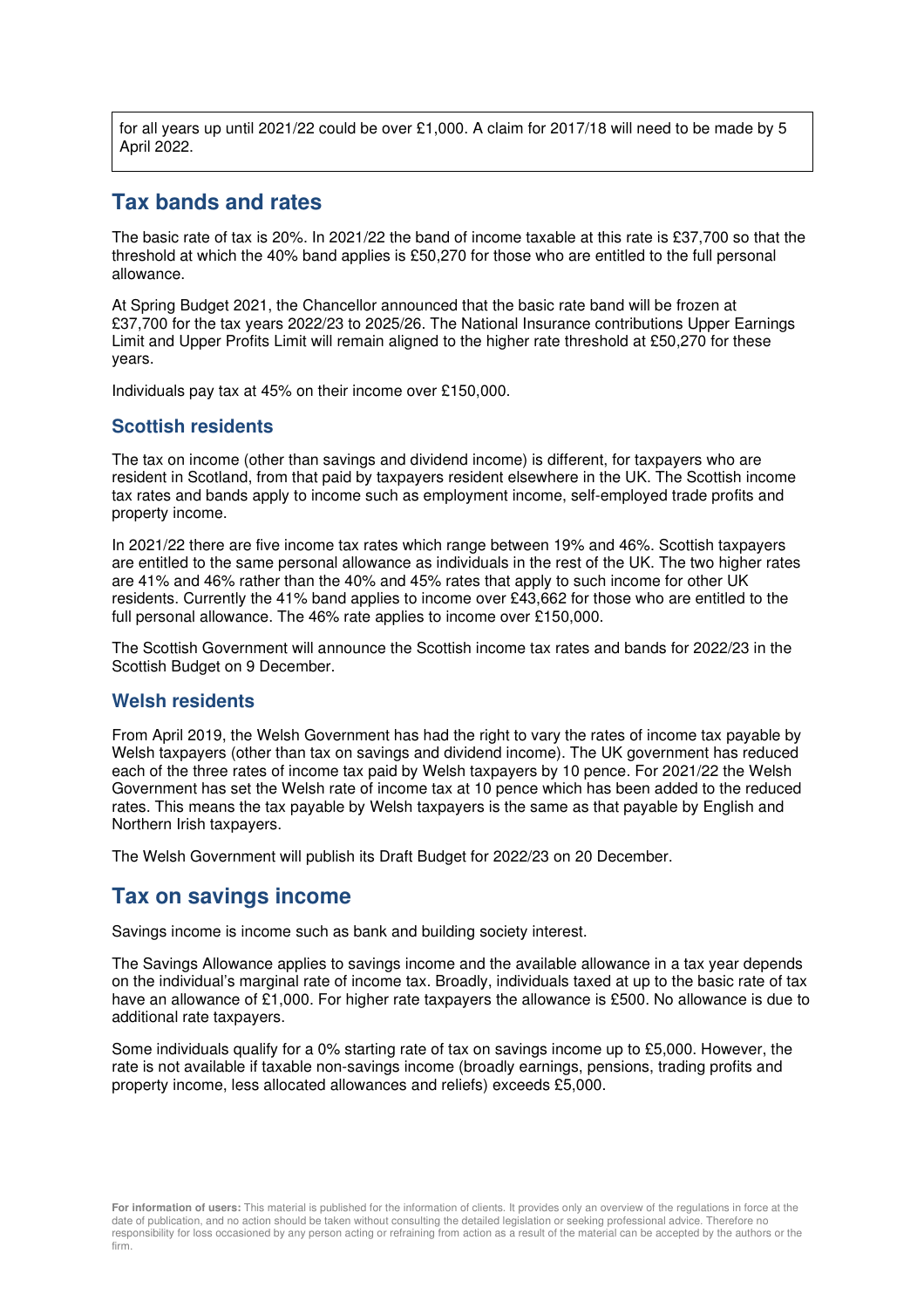### **Tax on dividends**

The first £2,000 of dividends is chargeable to tax at 0% (the Dividend Allowance). Dividends received above the allowance are taxed at the following rates for 2021/22:

- 7.5% for basic rate taxpayers
- 32.5% for higher rate taxpayers
- 38.1% for additional rate taxpayers.

In September 2021 the government announced an increase to the rates of dividend tax by 1.25% from 6 April 2022 to help fund the new planned investment in health and social care. The new rates will therefore be 8.75% for basic rate taxpayers, 33.75% for higher rate taxpayers and 39.35% for additional rate taxpayers.

Dividends within the allowance still count towards an individual's basic or higher rate band and so may affect the rate of tax paid on dividends above the Dividend Allowance.

To determine which tax band dividends fall into, dividends are treated as the last type of income to be taxed.

#### **Comment**

Dividends on shares held in ISAs and pension schemes are not subject to dividend tax and thus will not be affected by the increase in rates.

### **Green National Savings and Investment (NS&I) product**

In the Spring Budget 2021 the government announced a green retail savings product through NS&I. The Bonds are now available to buy online and offer savers a chance to support green projects at a fixed rate of 0.65% pa over a three-year term. The Bonds are available to those aged 16 or over, with a minimum investment of £100 and a maximum limit of £100,000 per person. The interest is taxable in the tax year the Bond matures.

The UK's inaugural sovereign green bond (or 'green gilt') was launched in September 2021, and was followed by a second issuance in October 2021. They are the first sovereign green retail product of their kind in the world.

### **Universal Credit**

The Universal Credit taper rate is reduced from 63% to 55%, meaning Universal Credit claimants will be able to keep an additional 8p for every £1 of net income they earn.

### **Increase to the normal minimum pension age**

The current earliest age at which most pension savers can access their pension savings without incurring a tax charge is age 55. From April 2028 this earliest age will rise to 57.

This measure will affect individuals born after 5 April 1973 whose earliest date to access their pension benefits will see a two-year delay to those born on or before that date.

### **Pensions - Scheme Pays**

Although there are no limits to how much an individual can save or accrue in a registered pension scheme, there is an overall limit on the amount of an individual's tax-relieved annual pension savings or accrual which includes employer contributions. This is known as the annual allowance and the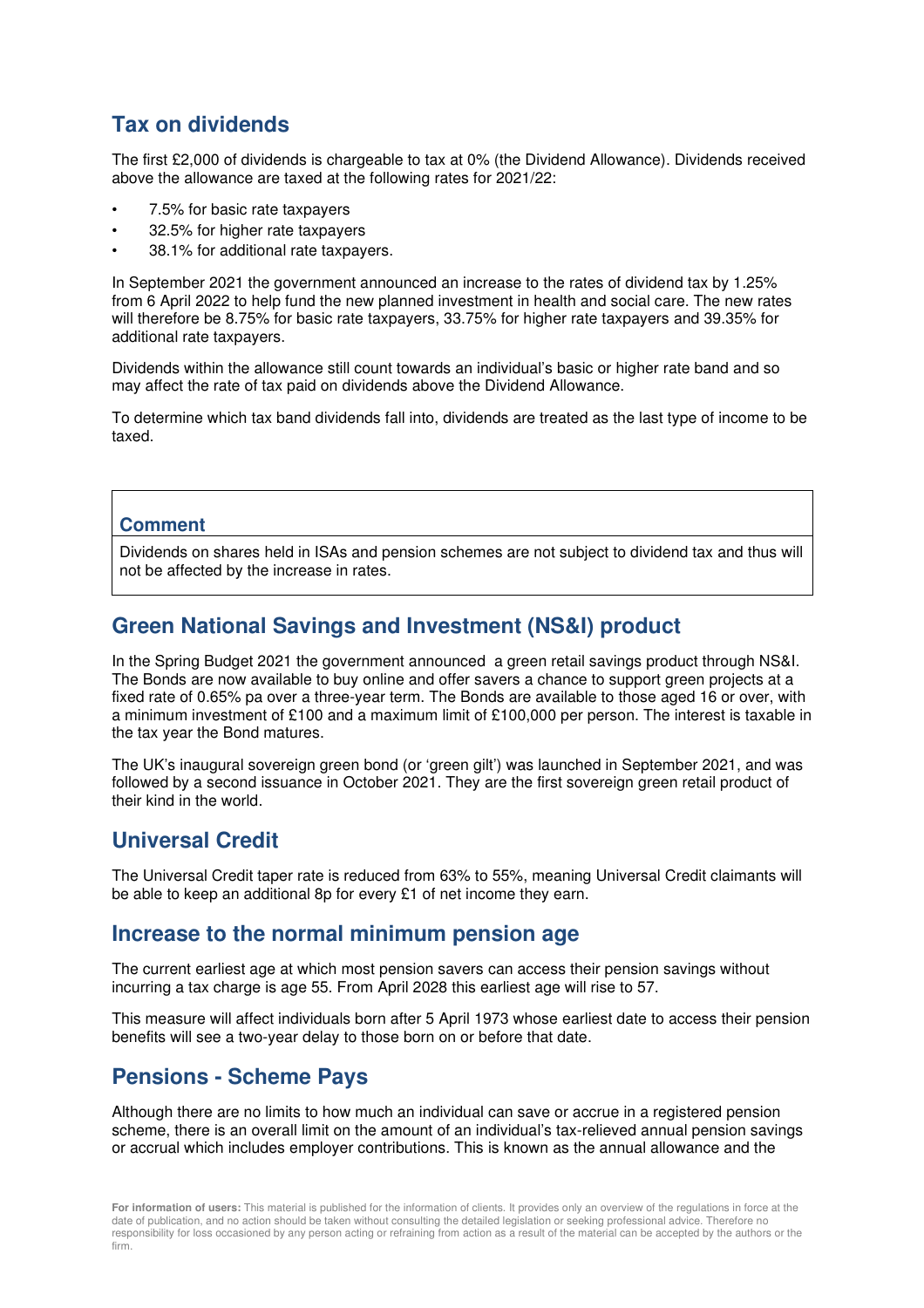standard annual allowance is currently £40,000, but in some circumstances this is reduced, with the maximum reduction taking it down to £4,000.

An individual's unused annual allowance from the three previous tax years can be carried forward and added to the annual allowance. However, if the individual's pension savings for the tax year exceed their annual allowance, the annual allowance tax charge is applied to the excess.

Although this tax liability would normally be the individual's liability it is possible for them to elect for the pension scheme administrator to be jointly liable.

Where an individual has inputted more than £40,000 and their annual allowance charge exceeds £2,000 the individual can request that their pension company pays the charge for them in return for an equivalent reduction in the value of their pension pot. This is called mandatory Scheme Pays.

From April 2022 there will be a change to the rules for certain pension schemes to remove anomalies where the tax charge has arisen due to a retrospective change of facts, the tax charge is £2,000 or more and the individual requests the pension scheme pays the amount. This measure applies retrospectively from 6 April 2016.

# **Employment**

### **National Insurance Contributions (NICs)**

In September 2021 the government published its proposals for new investment in health and social care in England. The proposals will lead to a permanent increase in spending not only in England but also by the devolved governments. To fund the investment the government will introduce a UK-wide 1.25% Health and Social Care Levy based on the NIC system but ring fenced for health and social care.

The Health and Social Care Levy Act provides for a temporary 1.25% increase to both the main and additional rates of Class 1, Class 1A, Class 1B and Class 4 NICs for 2022/23. From April 2023 onwards, the NIC rates will decrease back to 2021/22 levels and will be replaced by a new 1.25% Health and Social Care Levy.

Broadly, the new Health and Social Care Levy will be subject to the same reliefs, thresholds and requirements as NIC. However the Levy (as opposed to the temporary increase in NICs for 2022/23) will also apply to those above State Pension age who are still in employment.

Existing reliefs for NICs to support employers will apply to the Levy. Companies employing apprentices under the age of 25, all people under the age of 21, veterans and employers in Freeports will not pay the Levy for these employees as long as their yearly gross earnings are less than £50,270, or £25,000 for new Freeport employees.

The Employment Allowance, which reduces employers' Class 1 NICs by up to £4,000, will also be available for the employers' liability to the Levy.

#### **Comment**

A novel aspect of the Levy is the application to employees above State Pension age. This does not apply in respect of the temporary increase for 2022/23. The Levy will not apply to Class 2 (a flat rate paid by many self-employed) and Class 3 (voluntary contributions for taxpayers to fill gaps in their contribution records).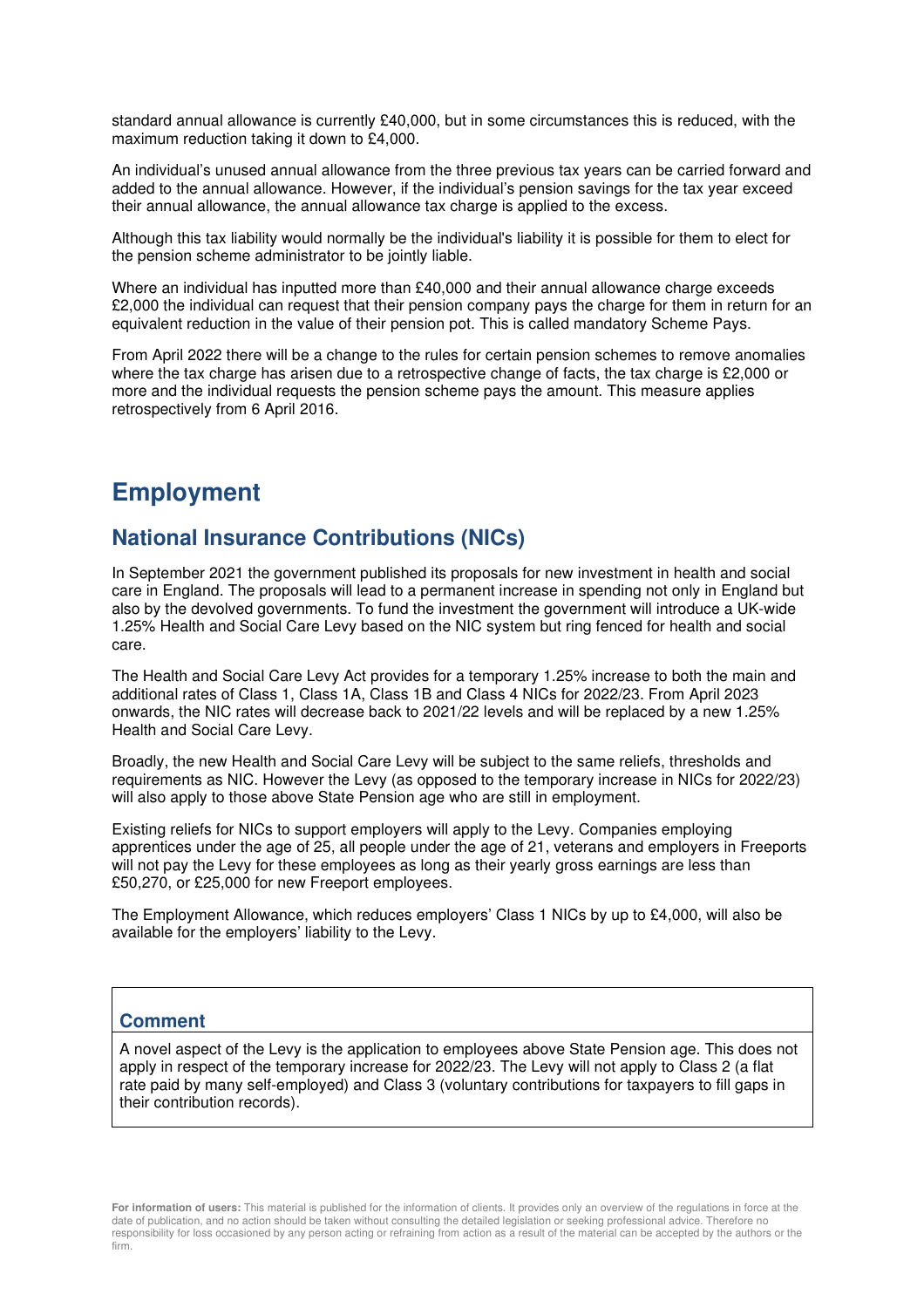The main burden of the 1.25% increase falls on the collective shoulders of the employer and employee as each will have higher contributions to make. Those with property income will be relieved that they are not being included in the Levy.

### **National Living Wage (NLW) and National Minimum Wage (NMW)**

Following the recommendations of the independent Low Pay Commission, the government will increase the NLW for individuals aged 23 and over by 6.6% from 1 April 2022. The government has also accepted the recommendations for the other NMW rates to be increased.

From 1 April 2022, the hourly rates of NLW and NMW will be:

- £9.50 for those 23 years old and over
- £9.18 for 21-22 year olds
- £6.83 for 18-20 year olds
- £4.81 for 16-17 year olds
- £4.81 apprentice rate for apprentices under 19, and those 19 and over in their first year of apprenticeship.

#### **Comment**

In total, the annual gross earnings of a full-time worker on the NLW will have increased by over £5,000 since its introduction in April 2016.

### **Power to make temporary modifications of taxation of employment income**

This will allow HM Treasury, under ministerial direction, to make regulations to make temporary modifications to existing legislation for a period of up to two tax years in the event of a disaster or emergency of national significance as determined by HM Treasury. This will enable the government to support taxpayers, for example by:

- exempting benefits in kind of a specified description from income tax where appropriate
- changing the qualifying conditions for exemptions on benefits in kind
- exempting specified reimbursements from the charge to income tax
- providing relief for specified expenses.

This will have effect on and after the date of Royal Assent to the Finance Bill 2021-22.

## **Business**

### **Making Tax Digital for income tax**

The Making Tax Digital (MTD) regime is based on businesses being required to maintain their accounting records in a specified digital format and submit extracts from those records regularly to HMRC. It had been expected that sole trader businesses and landlords with business income of more than £10,000 per annum would be required to enter the MTD regime for income tax purposes from 6 April 2023. However, HMRC recently announced that this will be deferred until 6 April 2024. Early adoption of digital record keeping and voluntary submission of MTD for income tax data remains possible.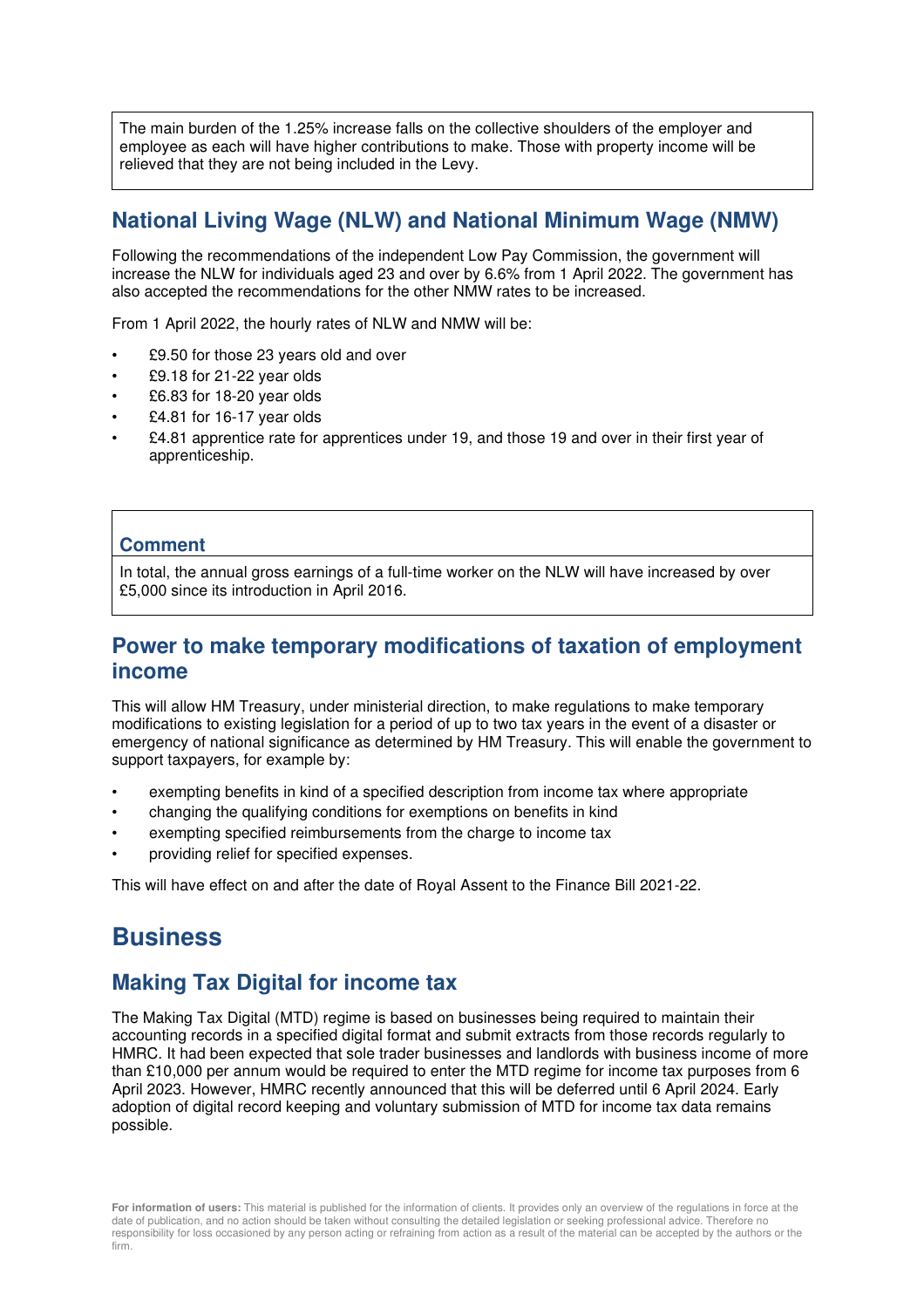Following the deferral for sole trader businesses and landlords, general partnerships will not be required to comply with MTD for income tax until 6 April 2025 and the date other types of partnerships (for example limited liability partnerships) will be required to comply will be confirmed in the future.

HMRC has also confirmed that the new system of penalties for the late filing and late payment of tax for income tax self assessment will be aligned with when a taxpayer becomes mandated into MTD for income tax. For individuals without trade or property income or otherwise exempt from MTD for income tax, the new penalty regime will apply to their income tax affairs from 6 April 2025.

#### **MTD for corporation tax**

HMRC has previously announced that MTD for corporation tax will not be mandated before 2026.

#### **Accounting periods that are not aligned to tax years**

Aligned to the revised start date for MTD for income tax, changes will be made to simplify the rules under which trading profits made by self-employed individuals and partnerships are allocated to tax years.

The changes mainly affect unincorporated businesses that do not draw up annual accounts to 31 March or 5 April. The transition to the new rules will take place in the 2023/24 tax year and the new rules will come into force from 6 April 2024.

Affected self-employed individuals and partnerships may retain their existing accounting period but the trade profit or loss that they report to HMRC for a tax year will become the profit or loss arising in the tax year itself, regardless of the chosen accounting date. Broadly this will require apportionment of accounting profits into the tax years in which they arise.

#### **Example**

A business draws up accounts to 30 June every year. Currently, income tax calculations for 2024/25 would be based on the profits in the business's accounts for the year ended 30 June 2024. The change will mean that the income tax calculations for 2024/25 will be based on 3/12 of the profits for the year ended 30 June 2024 and 9/12 of the profits for the year ended 30 June 2025.

This change will potentially accelerate when business profits are taxed but transitional adjustments in 2023/24 are designed to ease any cashflow impact of the change.

#### **Comment**

An estimated 93% of sole traders and 67% of trading partnerships draw up their accounts to 31 March or 5 April and thus the current rules are straightforward and the proposed changes will not affect them. Those with a different year end might wish to consider changing their accounting year end to simplify compliance with tax rules.

### **Corporation tax rates**

The main rate of corporation tax is currently 19%. In the Spring Budget 2021, the Chancellor announced the rate would remain at 19% until 1 April 2023 but the rate will then increase to 25% for companies with profits over £250,000. The 19% rate will become a small profits rate payable by companies with profits of £50,000 or less. Companies with profits between £50,001 and £250,000 will pay tax at the main rate reduced by a marginal relief, providing a gradual increase in the effective corporation tax rate.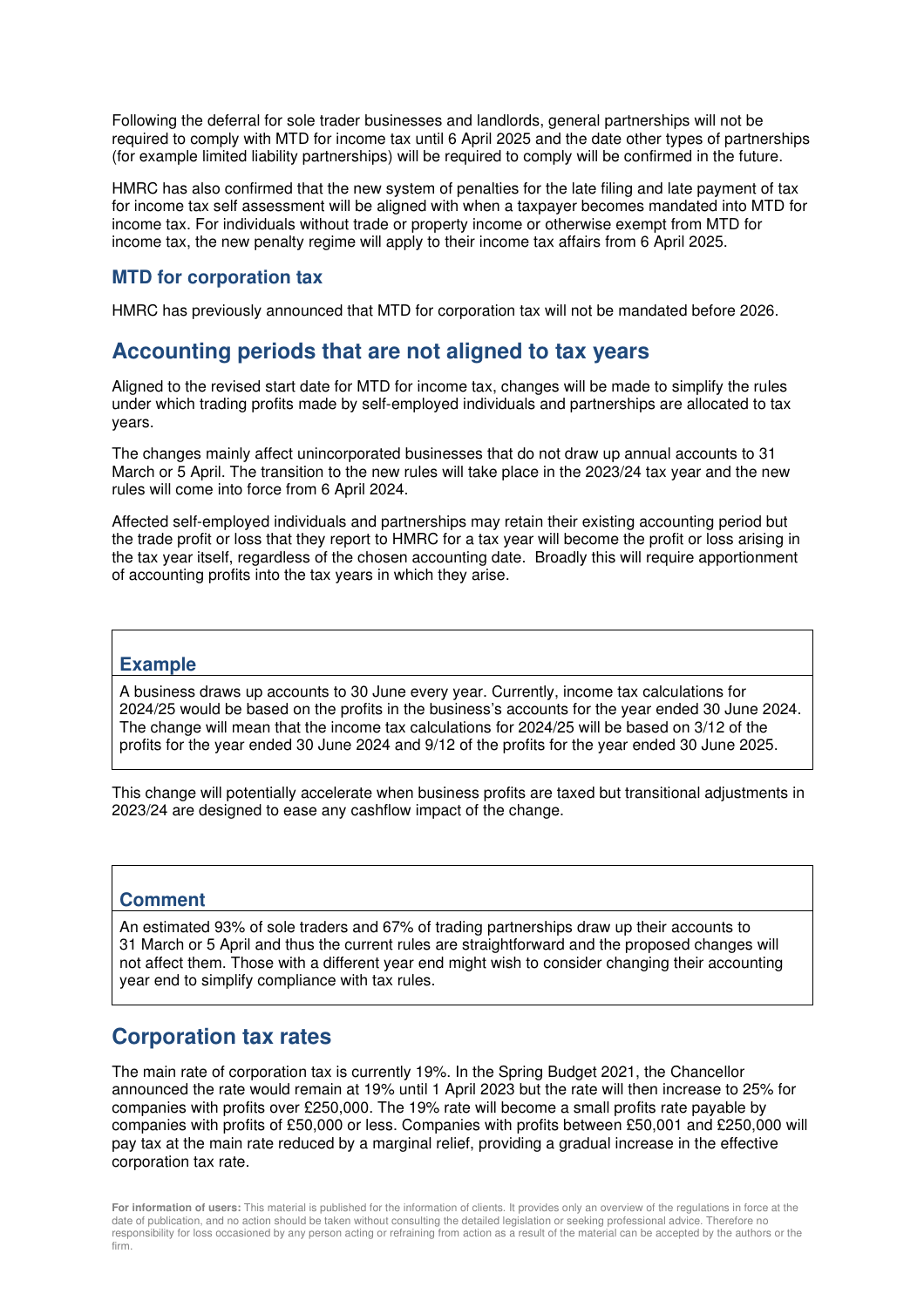### **Capital allowances**

#### **Plant and machinery**

Most corporate and unincorporated businesses are able to utilise a £200,000 annual investment allowance (AIA) to claim 100% tax relief on their qualifying expenditure on plant and machinery. The allowance was temporarily increased to £1 million for expenditure incurred on or after 1 January 2019 and was due to revert back to £200,000 from 1 January 2022. The £1 million allowance will now be retained until 31 March 2023.

Transitional rules will apply to accounting periods that span 1 April 2023.

For companies, this aligns the end of the temporary AIA with the end of the 'super-deductions' as announced by the government in Spring Budget 2021.

#### **Reminder - super-deductions**

Between 1 April 2021 and 31 March 2023, companies investing in qualifying new plant and machinery are able to benefit from new capital allowances, termed 'super-deductions' or 'first year allowances', as follows:

- a super-deduction of 130% can be claimed on most new plant and machinery investments that ordinarily qualify for the 18% main rate writing down allowances
- a first year allowance of 50% can be claimed on most new plant and machinery investments that ordinarily qualify for the 6% special rate writing down allowances.

These reliefs are not available for unincorporated businesses.

#### **Comment**

Businesses incurring expenditure on plant and machinery should carefully consider the timing of their acquisitions to optimise their cashflow. In 2023 not only will the tax relief rules for expenditure on plant and machinery change, for companies the percentage corporation tax relief saving on the expenditure may change as well.

#### **Structures and Buildings**

A Structures and Buildings Allowance (SBA) was introduced with effect from 29 October 2018 to relieve costs for new structures and buildings used for qualifying purposes. A business must hold an allowance statement containing certain information to be eligible to claim SBA. Minor changes will be made to the allowance statement requirements to clarify the information required to be kept.

### **Annual Tax on Enveloped Dwellings**

The Annual Tax on Enveloped Dwellings (ATED) charges increase automatically each year in line with inflation. The ATED annual charges will rise by 3.1% from 1 April 2022 in line with the September 2021 Consumer Price Index.

### **Residential Property Developer Tax**

A new tax will be applied from 1 April 2022 on company profits derived from UK residential property development. The tax will be charged at 4% on profits exceeding an annual allowance of £25 million. For companies that are part of a group, the £25 million allowance will be allocated by the group between its companies.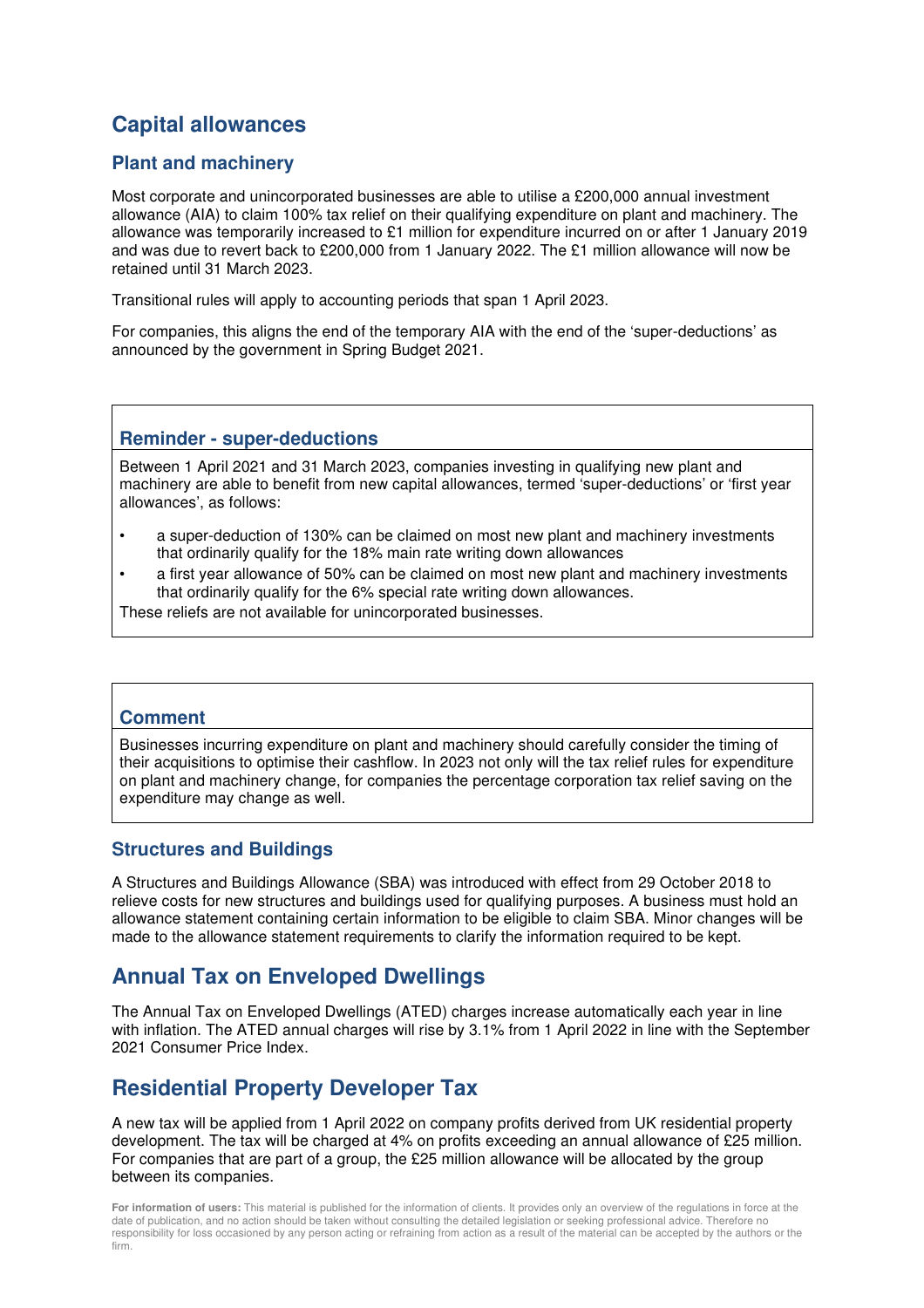### **Cultural relief**

The government has announced that it will temporarily increase cultural tax reliefs for theatres, orchestras, museums and galleries across the UK from 27 October 2021 to 31 March 2024, increasing the relief organisations can claim as they invest in new productions and exhibitions.

Changes will also be introduced to better target the cultural reliefs and ensure that they continue to be safeguarded from abuse. These will apply from 1 April 2022.

### **Research and Development relief reform**

Research and Development (R&D) tax reliefs for companies will be reformed to:

- support modern research methods by expanding qualifying expenditure to include data and cloud costs
- more effectively capture the benefits of R&D funded by the reliefs through refocusing support towards innovation in the UK
- target abuse and improve compliance.

These changes will take effect from April 2023.

### **Cross-border group relief**

Following the UK's exit from the European Union (EU), the government is bringing the corporation tax group relief rules relating to European Economic Area (EEA) resident companies into line with those for non-UK companies resident elsewhere in the world. This applies to accounting periods ending on or after 27 October 2021 and will affect UK groups with subsidiary companies established in the EEA along with EEA-resident companies that are trading in the UK through a permanent establishment.

### **Online Sales Tax**

The government has announced its plans to consult and explore the arguments for and against the introduction of an 'Online Sales Tax'.

Should such a tax be introduced in future, it would raise revenue to fund business rates reductions.

### **Business rates review**

Business rates have been devolved to Scotland, Northern Ireland and Wales.

The government announced at Budget 2020 that it would conduct a fundamental review of the business rates system in England. The government's objectives for the review were reducing the overall burden on business, improving the current business rates system and allowing the consideration of more fundamental changes in the long term.

In March 2021, the government published the Interim Report of the review. The Final Report was published on 27 October 2021. Collectively, these set out the government's commitments by:

- Supporting local high streets as they adapt and recover from the pandemic by introducing a **new temporary business rates relief** in England for eligible retail, hospitality and leisure properties for 2022/23. Over 90% of retail, hospitality and leisure businesses will receive at least 50% off their business rates bills in 2022/23. This amounts to support worth more than double the relief that was announced pre-COVID for the 2020 to 2021 financial year and includes additional businesses such as hotels, gyms and bowling alleys.
- Cutting the burden of business rates for all businesses by **freezing the multiplier** for 2022 to 2023.
- Introducing a **new relief to support investment in property improvements**, enabling occupying businesses to invest in expanding their properties and making them work better for customers and employees.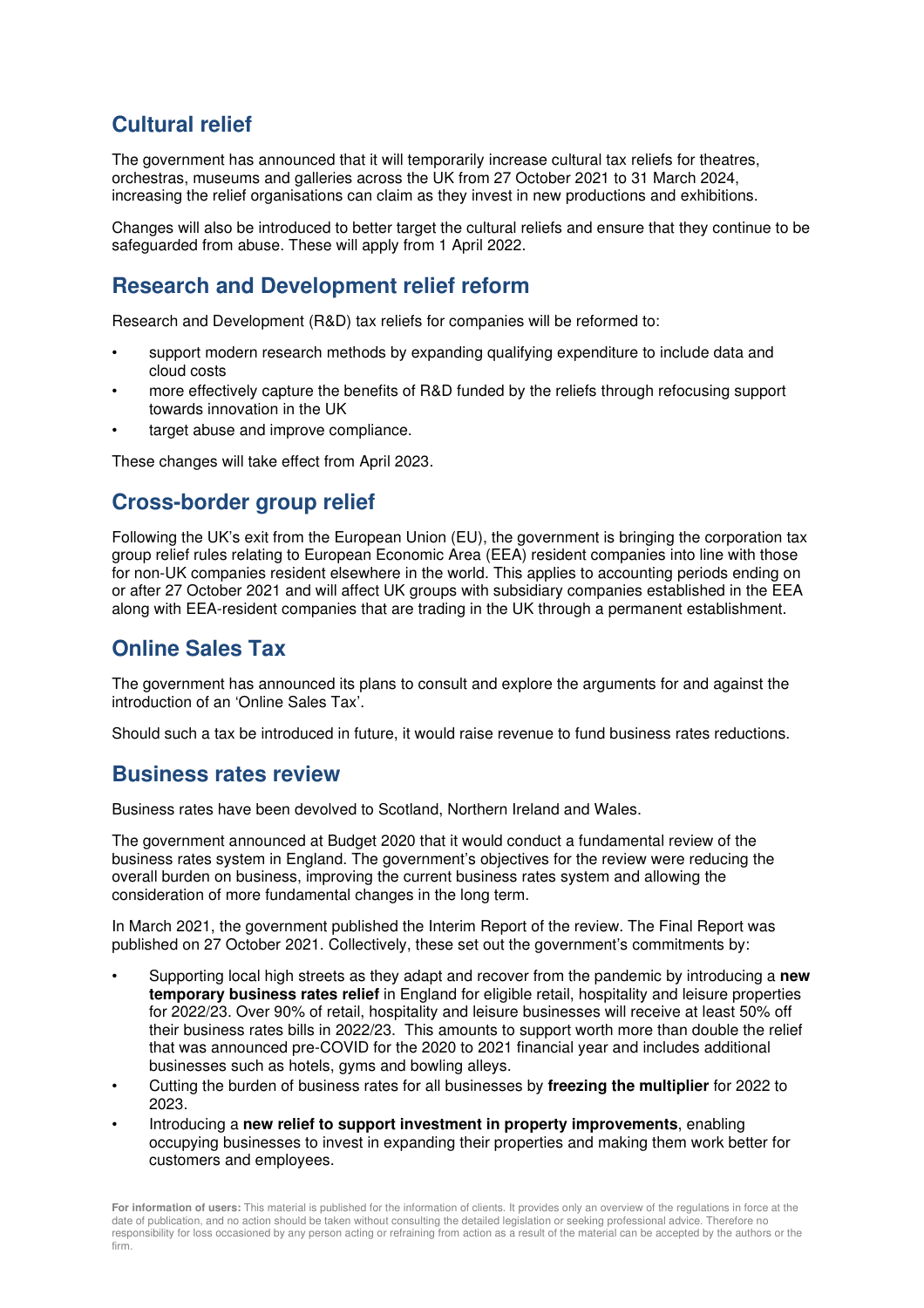- Introducing **new measures to support green investment** and the decarbonisation of nondomestic buildings. This will provide exemptions for eligible green plant and machinery such as solar panels, wind turbines and battery storage used with renewables and electric vehicle charging points, as well as a 100% relief for low-carbon heat networks that have their own rates bill.
- Making the system fairer by moving to **three-yearly revaluations from 2023**.
- Providing stability ahead of the 2023 revaluation by **extending Transitional Relief and the Supporting Small Business Scheme for 2022 to 2023** to protect small businesses from significant bill increases in the final year of the current revaluation cycle.

# **Capital Taxes**

### **Capital gains tax (CGT) rates**

No changes to the current rates of CGT have been announced. This means that the rate remains at 10%, to the extent that any income tax basic rate band is available, and 20% thereafter. Higher rates of 18% and 28% apply for certain gains, mainly chargeable gains on residential properties, with the exception of any element that qualifies for Private Residence Relief.

There is still potential to qualify for a 10% rate, regardless of available income tax basic rate band, up to a lifetime limit for each individual. This is where specific types of disposals qualify for:

- Business Asset Disposal Relief (BADR). This is targeted at directors and employees who own at least 5% of the ordinary share capital in the company, provided other minimum criteria are also met. It can also apply to owners of unincorporated businesses.
- Investors' Relief. The main beneficiaries of this relief are investors in unquoted trading companies who have newly-subscribed shares but are not employees.

Current lifetime limits are £1 million for BADR and £10 million for Investors' Relief.

### **CGT annual exemption**

The CGT annual exemption will be maintained at the current level of £12,300 for 2022/23 and up to and including 2025/26.

### **CGT reporting and payment following a property disposal**

UK resident individuals who dispose of UK residential property are sometimes required to deliver a CGT return to HMRC and make a payment on account of CGT within 30 days of completion of the property disposal. Broadly, this only applies where the property disposal gives rise to a CGT liability and as such usually excludes the disposal of a property to which private residence relief applies.

Non-UK residents are subject to similar deadlines in respect of the disposal of all types of UK land and property.

In both cases, for disposals that complete on or after 27 October 2021, the reporting and payment deadline is extended to 60 days following the completion of the disposal.

From the same date, changes will clarify that for UK residents disposing of a mixed use property, only the portion of the gain that is the residential property gain is required to be reported and paid.

### **Inheritance tax (IHT) nil rate bands**

The nil rate band has been frozen at £325,000 since 2009 and this will now continue up to 5 April 2026. An additional nil rate band, called the 'residence nil rate band' (RNRB) is also frozen at the current £175,000 level until 5 April 2026. A taper reduces the amount of the RNRB by £1 for every £2 that the 'net' value of the death estate is more than £2 million. Net value is after deducting permitted liabilities but before exemptions and reliefs. This taper will also be maintained at the current level.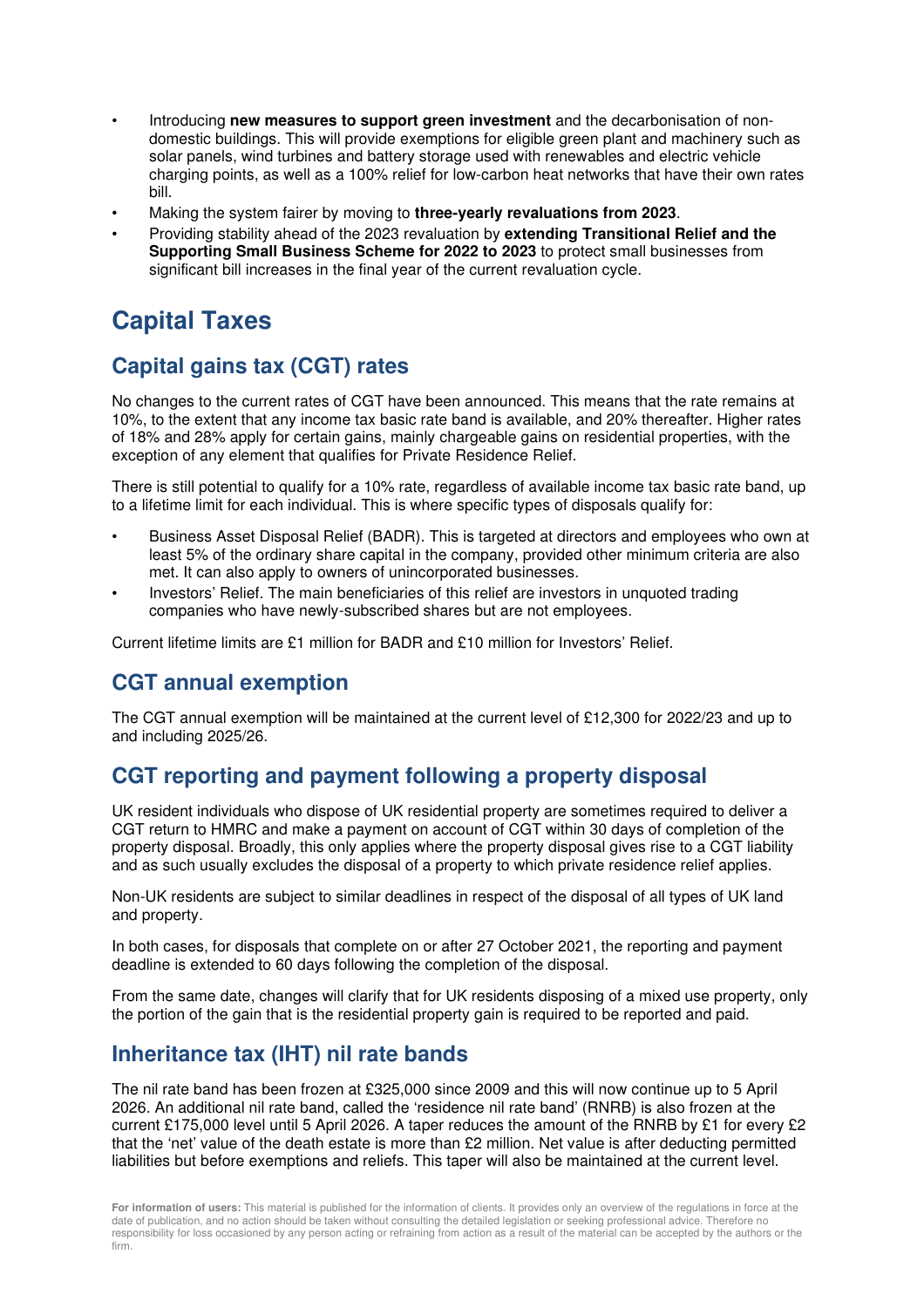# **Other Matters**

### **Tonnage Tax**

The UK's tonnage tax regime will be reformed from April 2022 to help the UK shipping industry grow and compete in the global market. The reform is intended to make it easier for shipping companies to move to the UK, ensure they are not disadvantaged compared with firms operating in other countries, and reduce unnecessary administrative burdens.

### **Landfill Tax**

As announced at Spring Budget 2021 both the standard and lower rates of Landfill Tax will increase from 1 April 2022 in line with the Retail Prices Index (RPI).

### **Gaming Duty**

The government will raise the bandings for Gaming Duty in line with inflation. The new bandings will affect Gaming Duty accounting periods commencing on or after 1 April 2022.

### **Vehicle Excise Duty (VED)**

The government will increase VED rates for cars, vans, motorcycles, and motorcycle trade licences in line with RPI with effect from 1 April 2022.

For heavy goods vehicles, VED continues to be frozen in 2022/23. The HGV Levy is suspended for another 12 months from 1 August 2022.

### **Tobacco Duty**

Increases in Tobacco Duty rates take effect from 27 October 2021 and the government will legislate in Finance Bill 2021-22 to introduce tougher sanctions to tackle Tobacco Duty evasion.

### **Alcohol Duty**

Rates of Alcohol Duty were not changed in this Budget. The government is publishing a consultation on its detailed proposals for Alcohol Duty reform. These include:

- changes to duty structures
- new rates for some products sold on draught
- extension of small producer reliefs
- simplification of the administrative regime.

In addition alcohol duties have been frozen to February 2022.

### **Air Passenger Duty (APD)**

The government will introduce a new domestic band for APD for reduced rate and standard rate travel, covering flights within the UK. In addition, a new ultra-long-haul band will be introduced, covering destinations with capitals located more than 5,500 miles from London. These changes will take effect from 1 April 2023.

### **Freeports**

The government announced its plans for Freeports in 2020. Freeports are specified geographical areas that allow certain benefits to businesses operating within them. The main VAT benefit is that businesses selling goods within free zones will be able to zero-rate their supplies. Services carried out on goods in those zones may also be zero-rated subject to conditions. The government will introduce